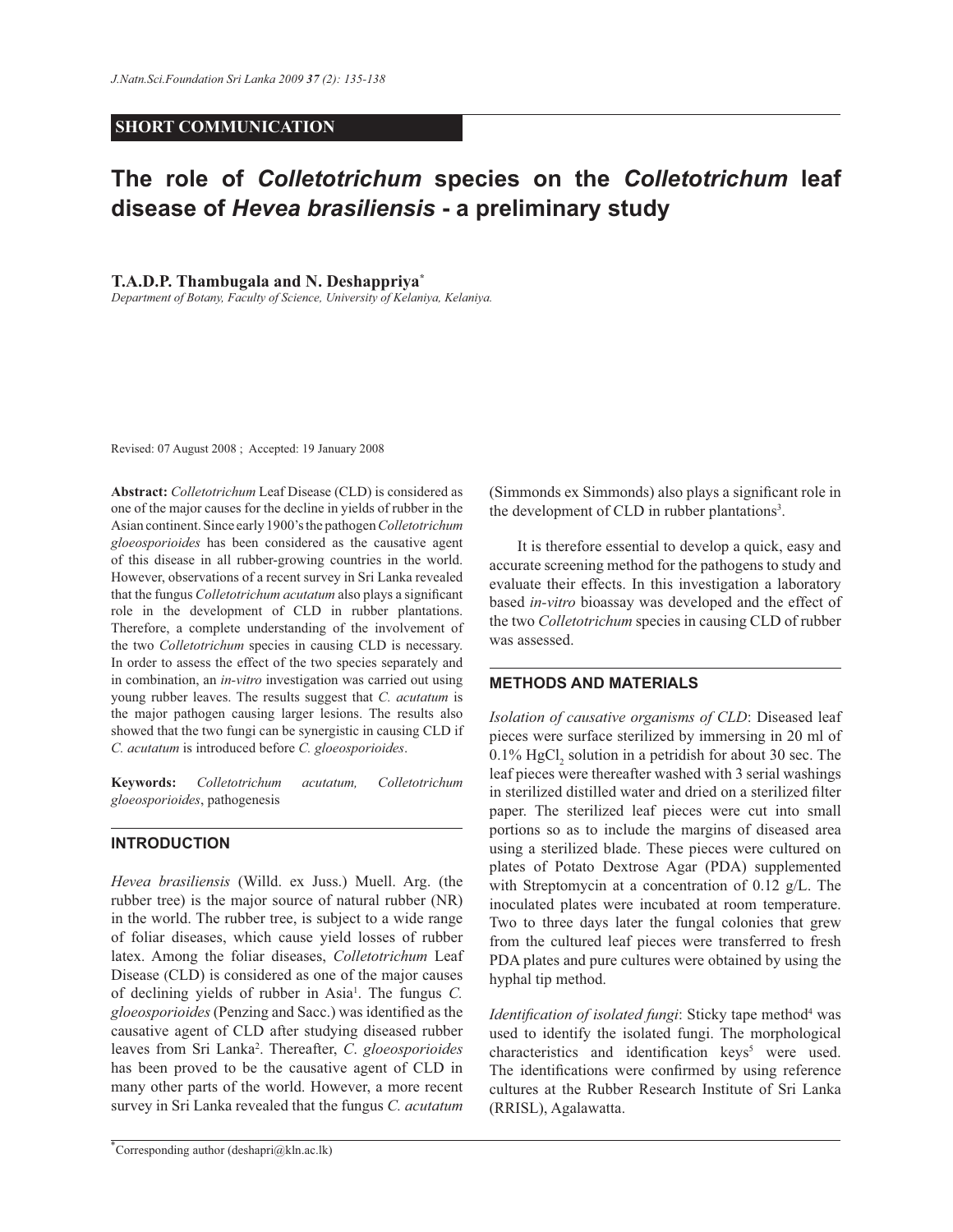*Determination of pathogenicity of the Colletotrichum species*: Conidial suspensions of test fungi were prepared by flooding 7 d old cultures with sterile distilled water. The concentration of conidia in the suspension was adjusted using sterilized distilled water to 10x10<sup>4</sup> conidia/mL and 0.02 mL of each suspension was placed on the abaxial surface of copper brown leaves (obtained 14 d after bud break) of *H. brasiliensis* in the following manner:

Treatment 1- Spore suspension of *C. acutatum*

Treatment 2- Spore suspension of *C. gloeosporioides*

Treatment 3- Mixed spore suspension of *C. gloeosporioides* and *C. acutatum* (1:1)

Treatment 4- Control (Sterile distilled water)

For each treatment, 4 leaves were used and 4 drops of the relevant conidial suspension were placed on both sides of axis of each leaf. The inoculated leaves were incubated at room temperature in moist chambers for 4 d. Depending on the sizes of the lesions produced they were grouped into 4 categories as follows:

- (a) No lesions
- (b) Lesion diameter between 5 mm 10 mm
- (c) Lesion diameter between 10 mm- 15 mm
- (d) Lesion diameter  $> 15$  mm

Mean sizes of lesions were also determined for different spore concentrations  $(1x10^4, 2.5x10^4, 5.0x10^4, 1x10^5,$  $2.5x10^5$ ,  $5.0x10^5$  and  $1x10^6$  conidia/mL) of the two *Colletotrichum* spp. on detached young leaves of *H. brasiliensis*.

The combined effect of the two *Colletotrichum* species was also investigated following the same procedure as described previously. The treatments were as follows:

- Treatment 1 *C. acutatum* (Initial inoculation) + *C. gloeosporioides* (after 3 days)
- Treatment 2 *C. gloeosporioides* (Initial inoculation) + *C. acutatum* (after 3 days)
- Treatment 3 *C. gloeosporioides* + *C*. *acutatum* (Added simultaneously)
- Treatment 4 Control (Sterile distilled water)

The lesions were also categorized as described earlier.

# **RESULTS**

#### **Isolation of causative organisms of CLD**

Cultures of *C. acutatum* and *C. gloeosporioides* were isolated from infected *Hevea* leaves. Majority of the isolates were *C. acutatum.*

#### **Pathogenicity of the two** *Collectotrichum* **species**

*C. acutatum* produced significantly larger lesions than those produced by *C. gloeosporioides*. The lesions produced by *C. acutatum* were dark and moist while *C. gloeosporioides* produced colorless moist lesions. Lesions were not produced when mixed inocula were used (Table 1).

## **Effect of inoculum concentration on pathogenicity of the two** *Colletotrichum* **species**

The ability to produce lesions by the 2 species varied with the spore concentrations. The ability to produce a lesion decreased significantly as the inoculum concentration increased beyond 10x10<sup>4</sup> conidia/mL. The maximum size of lesions was produced at  $10x10^4$  conidia/mL. Both

**Table 1:** Comparison of size of lesions produced by *C. acutatum* and *C. gloeosporioides* separately and in combination on young leaves of *H. brasiliensis*

| No of replicate | Category based on the size of lesions <sup>x</sup> produced |                                                   |                        |         |  |  |  |  |
|-----------------|-------------------------------------------------------------|---------------------------------------------------|------------------------|---------|--|--|--|--|
|                 |                                                             |                                                   |                        |         |  |  |  |  |
|                 |                                                             | C. acutatum C. gloeosporioides C. gloeosporioides |                        | Control |  |  |  |  |
|                 |                                                             |                                                   | and <i>C. acutatum</i> |         |  |  |  |  |
|                 |                                                             | с                                                 | a                      | а       |  |  |  |  |
|                 |                                                             |                                                   | a                      | а       |  |  |  |  |
|                 | c                                                           | с                                                 | a                      | а       |  |  |  |  |
|                 |                                                             |                                                   | a                      | а       |  |  |  |  |

<sup>x</sup>The responses produced by each fungus separately and in combination on young leaves of *Hevea*  after inoculation of leaves with  $10x10^4$  conidia/mL inoculum drop and incubation for 4 days at room temperature  $(28 \pm 2^{\circ} \text{ C})$  are:

(a) - No lesion production

- (b) Lesion diameter between 5 mm 10 mm
- (c) Lesion diameter between 10 mm- 15 mm
- (d) Lesion diameter > 15 mm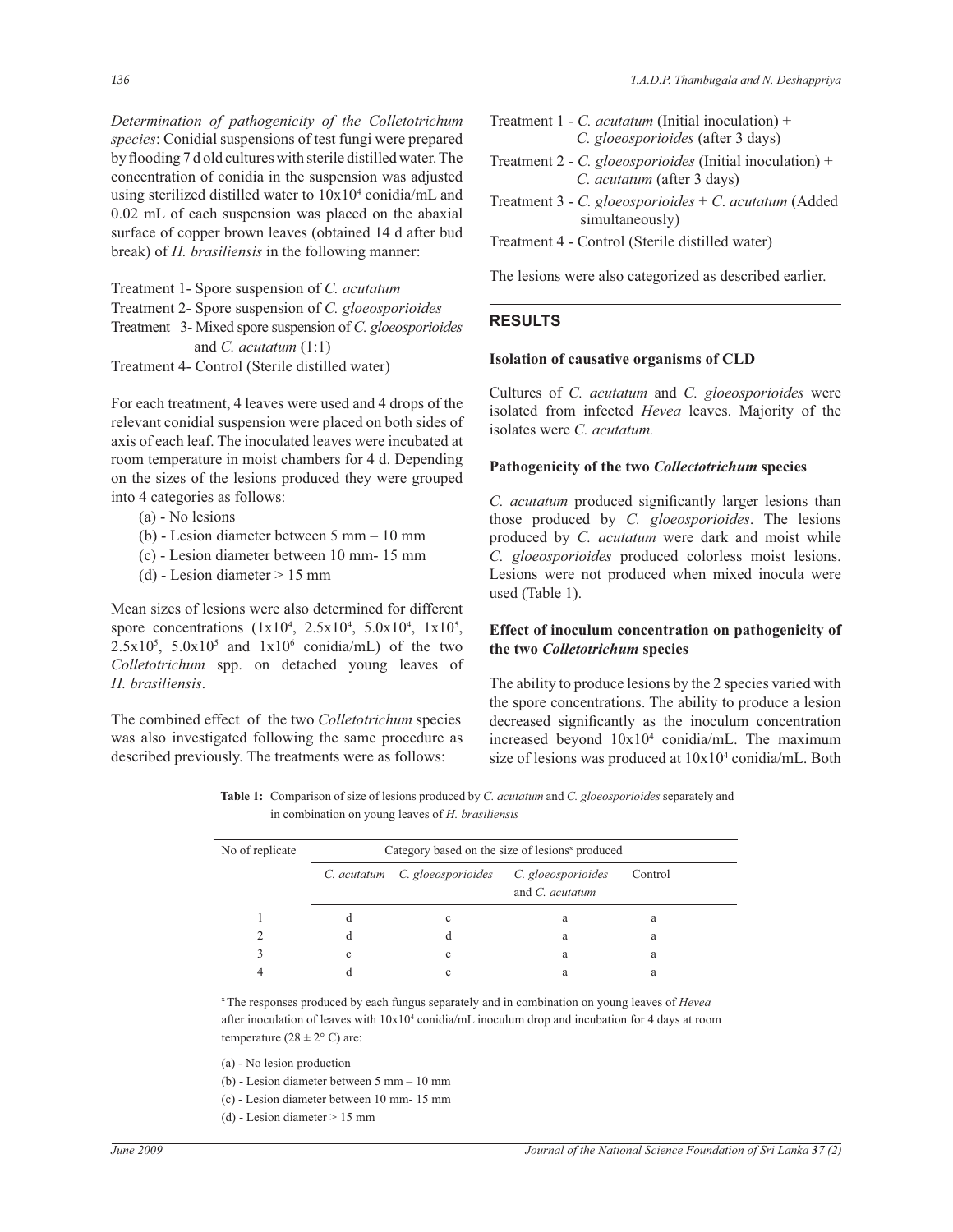| Concentration        | Category based on the size of lesions <sup>y</sup> produced. |                    |                           |         |
|----------------------|--------------------------------------------------------------|--------------------|---------------------------|---------|
| $(Conidian/mL^{-1})$ | C. acutatum                                                  | C. gloeosporioides | C. gloeosporioides        | Control |
|                      |                                                              |                    | and $C$ , <i>acutatum</i> |         |
| $1 \times 10^4$      | b                                                            | a                  | a                         | a       |
| $2.5x10^4$           | h                                                            | b                  | a                         | a       |
| $5.0x10^4$           | Ċ                                                            | b                  | a                         | a       |
| $1 \times 10^5$      | d                                                            | Ċ                  | a                         | a       |
| $2.5x10^{5}$         | h                                                            | a                  | a                         | a       |
| $5.0x10^5$           | a                                                            | a                  | a                         | a       |
| $1 \times 10^{6}$    | a                                                            | a                  | a                         | a       |

**Table 2:** Comparison of size of lesions produced by *C. acutatum* and *C. gloeosporioides* on young leaves of *Hevea* at different inoculum concentrations

<sup>y</sup>The responses produced by each fungus separately and in combination on young leaves of *Hevea* after inoculation of leaves with different inoculum concentrations  $(1x10<sup>4</sup>$  to  $1x10<sup>6</sup>)$ and incubation for 4 days at room temperature  $(28 \pm 2^{\circ}C)$  are:

(a) - No lesion production

(b) - Lesion diameter between 5 mm – 10 mm

(c) - Lesion diameter between 10 mm – 15 mm

(d) - Lesion diameter > 15 mm

**Table 3:** Comparison of size of lesions produced by different treatments at two time intervals

| Time intervals                | Category based on the size of lesions <sup>2</sup> produced |                         |   |             |  |
|-------------------------------|-------------------------------------------------------------|-------------------------|---|-------------|--|
| (days)                        | Treatment 1                                                 | Treatment 2 Treatment 3 |   | Treatment 4 |  |
| $3$ d after $1st$ inoculation |                                                             |                         | а | а           |  |
| $3$ d after $2nd$ inoculation |                                                             | h                       |   |             |  |

<sup>z</sup>The responses produced by different treatments at two time intervals are:

(a)- No lesion production

(b)- Lesion diameter between 5 mm – 10 mm

(c)- Lesion diameter between 10 mm- 15 mm

(d)- Lesion diameter > 15 mm

*C. acutatum* and *C. gloeosporioides* did not produce lesions at high spore concentrations (Table 2).

## **Combined effect of the two** *Colletotrichum* **species**

The inoculation of *C. acutatum* initially, followed by *C. gloeosporioides* 3 days later increased the size of the lesions produced by *C. acutatum.* But the size of the lesions produced by *C. gloeosporioides* remained unchanged when *C. acutatum* was inoculated 3days afterwards. Lesions were not produced when a mixed inoculum of the two fungi and sterile distilled water were applied (Table 3).

## **DISCUSSION**

Rubber plants in all rubber growing countries are affected by the CLD, resulting in secondary leaf fall reducing

yields significantly<sup>6</sup>. Considering the seriousness of this disease, it is essential to understand the effect of the two *Colletotrichum* species in causing CLD. However, pathogenesis by *Colletotrichum* has received very little attention except for few studies carried out on *Hevea*  isolates and strawberry isolates<sup>7</sup>.

 The results of this investigation show that the two species of *Colletotrichum* behave differently on *Hevea*  leaves. *C. acutatum* produced darker moist lesions and *C. gloeosporioides* produced colourless moist lesions. This may be due to the variability in pathogenicity between *C. acutatum* and *C. gloeosporioides*. These results are similar to the observations made by Brown and Soepena<sup>8</sup>.

 The conidia of both *C. acutatum* and *C. gloeosporioides* showed self-inhibition at high conidial concentrations leading to decreasing lesion development. This is a